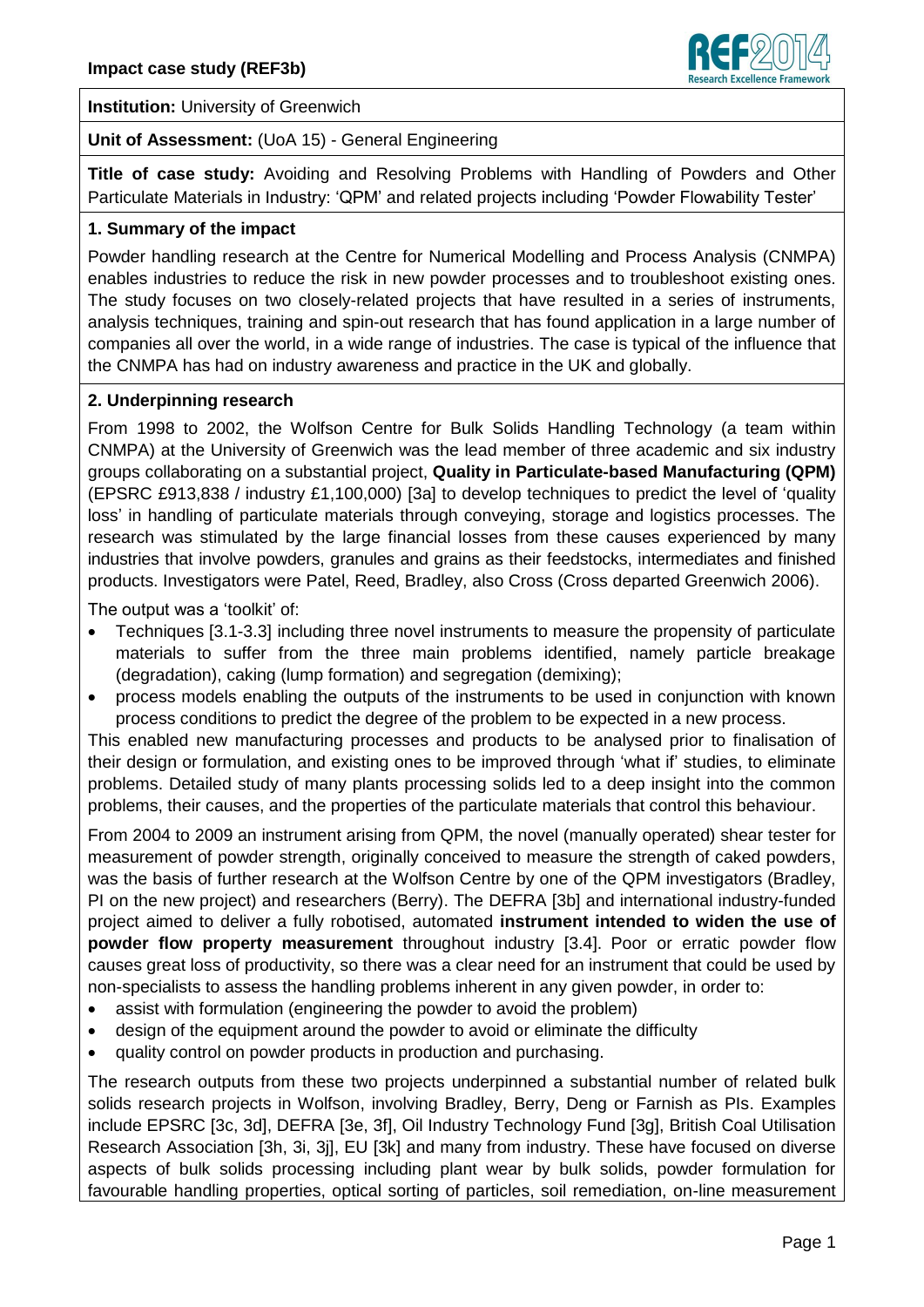

of flow properties, handling of wet ores, coal handling, pneumatic conveying [3.5], fluidised powder transport, biomass handling, powder electrostatics [3.6], powder metallurgy and others.

- **3. References to the research** (REF UoA15 submitted staff in bold, \*\*UoA15 submitted outputs)
- 3.1 Chapelle, P., Christakis, N., Wang, J., Strusevich, N., Patel, M. K., Cross, M., Abou-Chakra, H., Baxter, J., & Tuzun, U. (2005). Application of simulation technologies in the analysis of granular material behaviour during transport and storage. *Proceedings of the Institution of Mechanical Engineers, Part E: Journal of Process Mechanical Engineering*, *219*(1), 43–52. <http://dx.doi.org/10.1243/095440805X7044>
- 3.2 Abou-Chakra, H., Tuzun, U., Bridle, I., Leaper, M., Bradley, M. S. A., & Reed, A. R. (2003). An investigation of particle degradation by impact within a centrifugal accelerator type degradation tester. *Proceedings of the Institution of Mechanical Engineers, Part E: Journal of Process Mechanical Engineering*, *217*(3), 257–266.<http://dx.doi.org/10.1243/095440803322328908>
- 3.3 Christakis, N., Chapelle, P., Strusevitch, N., Bridle, I., Baxter, J., Patel, M., Cross, M., Tüzün, U., Reed, A. R., Bradley, M. S. A. (2006). A hybrid numerical model for predicting segregation during core flow discharge. *Advanced Powder Technology*, *17*(6), 641-662. <http://dx.doi.org/10.1163/156855206778917715>
- 3.4 **Berry, R. J.,** & Bradley, M. S. A. (2007). Investigation of the effect of test procedure factors on the failure loci and derived failure functions obtained from annular shear cells. *Powder technology*, *174*(1-2), 60–63.<http://dx.doi.org/10.1016/j.powtec.2006.10.023>
- 3.5 \*\***Deng, T**., Farnish, R. J., & Bradley, M. (2008). Evaluation of particle degradation due to high-speed impacts in a pneumatic handling system. *Particulate Science and Technology, 26*(5), 438–450.<http://dx.doi.org/10.1080/02726350802367522>
- 3.6 Hussain, T., Kaialy, W., **Deng, T**., Bradley, M. S. A., Nokhodchib, A., Armour-Chélu, D. (2013). A novel sensing technique for measurement of magnitude and polarity of electrostatic charge distribution across individual particles, *Int. J. Pharmaceutics, 441(1-2)*, 781–789 <http://dx.doi.org/10.1016/j.ijpharm.2012.10.002>

**The Brookfield Powder Flowability Tester:** The product itself is described at: <http://www.brookfieldengineering.com/products/pft/powder-flow-tester.asp>

### **Accolades recognising the quality of the outputs and impact of the cited research:**

- **QPM project:** IChemE Awards 2006 (Chemistry Innovation Award for Innovation in Applied Catalysis and Colloid Science): Highly Commended
- **Powder Flowability Tester (PFT):** R&D magazine top 100 Award Winners (USA) 2011 [\(http://www.rdmag.com/award-winners/2011/08/powder-flow-measurement-gets-twist](http://www.rdmag.com/award-winners/2011/08/powder-flow-measurement-gets-twist) )
- **PFT:** IMechE Bulk Materials Handling Award for Innovation 2012 (ref. IMechE secretariat [T\\_Khatun@imeche.org,](mailto:T_Khatun@imeche.org) certificate available)
- **PFT:** Runner-up in IChemE Innovation Awards 2010 (certificate available)
- **PFT:** Shortlisted in Times Higher Education Awards 2010 (certificate available)

### **Grant references:**

- 3a M. Cross. *Quality in Particulate Based Manufacturing*. EPSRC (Ref. GR/M15057/01). Nov 1998-Oct 2002. £913,839.
- 3b M Bradley. *Development of an Economic yet Useful Powder Flowability Measuring Device*. DEFRA (Ref. AFM 206). 2004-2008. £169,761.
- 3c MSA Bradley. *Development of a Model to Predict the Life of Pneumatic Conveyor Bends Subject to Erosive Wear*. EPSRC (Ref. GR/M05980/01). Oct 1998-Jan1999. £137,651.
- 3d MSA Bradley. *Engineering the Green State of Powder Products*. EPSRC (Ref. GR/S70937/01). Oct 2003-Jul 2007. £84.839.
- 3e M Bradley. *Handling of Food Leaves for Successful Optical Inspection.* DEFRA (Ref. AFM 167). 2001-2002. £50,000.
- 3f MSA Bradley. *Development of a toolkit for controlling flow properties of engineered food powders.* DEFRA (Ref. AFM 276). 2010-2013. £134,999.
- 3g MSA Bradley. *Microwave Pyrolysis for Treatment of Oil Contaminated Drill Cuttings.* DEFRA. 2004-2008. £300,000 (UoG component £55,000).
- 3h MSA Bradley. *Direct On-Line Measurement of Wall Friction of Coal as an Indicator of*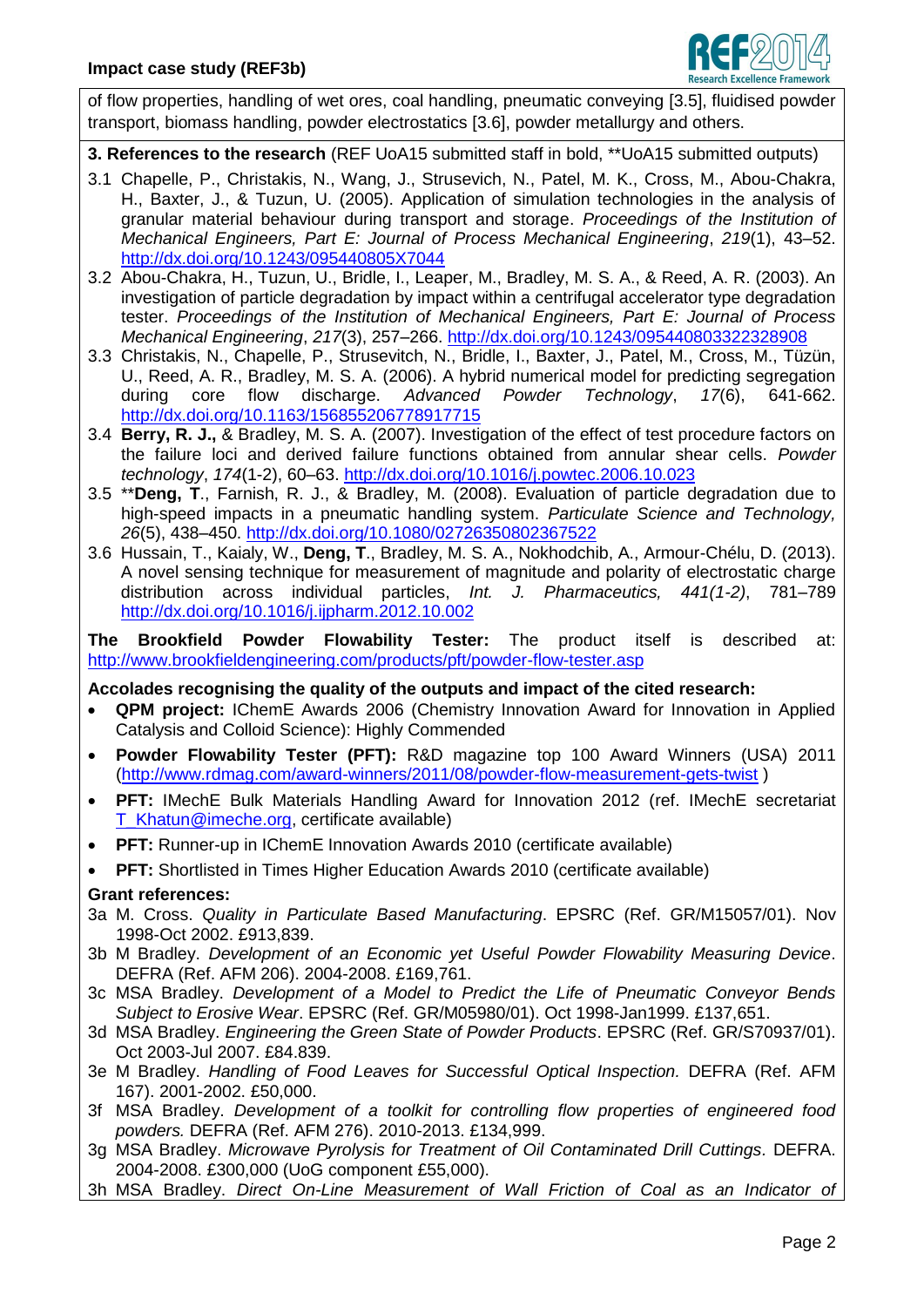

*Handleability.* BCURA (Ref. B66). 2002-2006. £60,000.

- 3i MSA Bradley. *Handling Characteristics of Biomass/Coal Mixes for Co-Firing: Measurement Techniques and Establishing Benchmarks*. BCURA (Ref. B69). Oct 2003-Jun 2007. £59,480
- 3j MSA Bradley. *Improving Performance of Discharge Equipment for Coals with Poor Handling Characteristics.* BCURA (Ref. B89). Oct 2007-Sep 2010. £67,785.
- 3k RJ Farnish. *Biopowders* (*Research training in powder technology for competitive manufacture of food, pharmaceutical, nutraceutical and biological powders).* EU FP6-MOBILITY (Ref. 512247). Nov 2004-Oct 2008. €2,493,880 (UoG component £38,652).

### **4. Details of the impact**

### **Impact delivery mechanisms**

The research outputs from the two specific projects have been developed into a number of "delivery vehicles" which have been adopted and embedded very widely by industry:

- In-depth insight into the key issues with powder quality and flow on a large number of industrial plants that have been studied (12 during the research and around 100 more since), which have been built in to the dissemination routes described below. These include such issues as where to look for causes of problems in a plant; how to obtain meaningful samples from the plant and characterise them in ways that synthesise the behaviour seen on-plant; how to redesign equipment to avoid problems; and how to use the techniques to ensure right-first-time designs.
- A series of innovative instruments and facilities used by industry (the Brookfield Powder Flowability Tester; QPM Segregation and Degradation Testers, and Caking Test Suite) for measuring behavioural properties of powders, specifically their flow properties and their tendencies to segregate, degrade and cake in handling, processing and storage.
- A series of techniques for using the results from the above-mentioned instruments mainly analytical and numerical models – to predict the behaviour of the powders in industrial processes (eg storage, transport, feeding/dispensing, heating/cooling, conveying) for use in plant design, powder formulation and process trouble-shooting.
- A much augmented series of educational courses for engineers in industry, to allow them to use this knowledge practically in their companies. Example course titles include Powder Quality, Bulk Solids Handling, Biomass Handling, and Design of Hoppers [\(www.bulksolids.com\)](http://www.bulksolids.com/).
- A service used extensively by industry (+50 projects PA) for plant design and troubleshooting, eg reducing or eliminating problems with caking, degradation or segregation and poor flow of particulates, also fugitive dust, poor product quality etc which are commonplace and very costly.

### **Realisation of impact**

Realisation has been through several channels: since 2008, 16 companies around the globe (from SMEs to multinationals) have funded 23 substantial programmes of consultancy or applied research to embed the direct outputs from the initial QPM project. They are either embedding the instruments and techniques directly in their own material characterisation and product design roadmaps, or funding studies at the Wolfson Centre to research the behaviour and formulation of their own materials further using the QPM techniques, and using the outputs of these further projects in their plants. There have also been three KTP projects.

**Example 1: converting Drax power station to biomass:** the world's largest biomass power project, involving conversion of the 3960MW Drax (UK) coal fired power station to 50% biomass. Wolfson was engaged to deploy QPM techniques to inform and optimise the design of the new £210M fuel handling, storage and feeding facility, predicting and minimising the physical degradation of the wood pellet fuel in the handling process (dust and fines have a profound effect on safety, performance and efficiency of fuel delivery to the power station) and ensuring reliable flow. Similar studies were also made for Tilbury (becoming for two years the world's largest biomass power station) and Uskmouth power stations.

**Example 2: the [Brookfield 'Powder Flowability Tester'](http://www.brookfieldengineering.com/products/pft/powder-flow-tester.asp) (PFT)**, arising from QPM via the following DEFRA AFM 206 research, is manufactured in the US by multinational Brookfield Viscometers and on sale globally. Around 200 machines (value ~£2M) have been sold in 24 countries in three years since launch in 2010. It has become the most widely-used shear tester world-wide for studying the behaviour of powders, in industries as diverse as food,